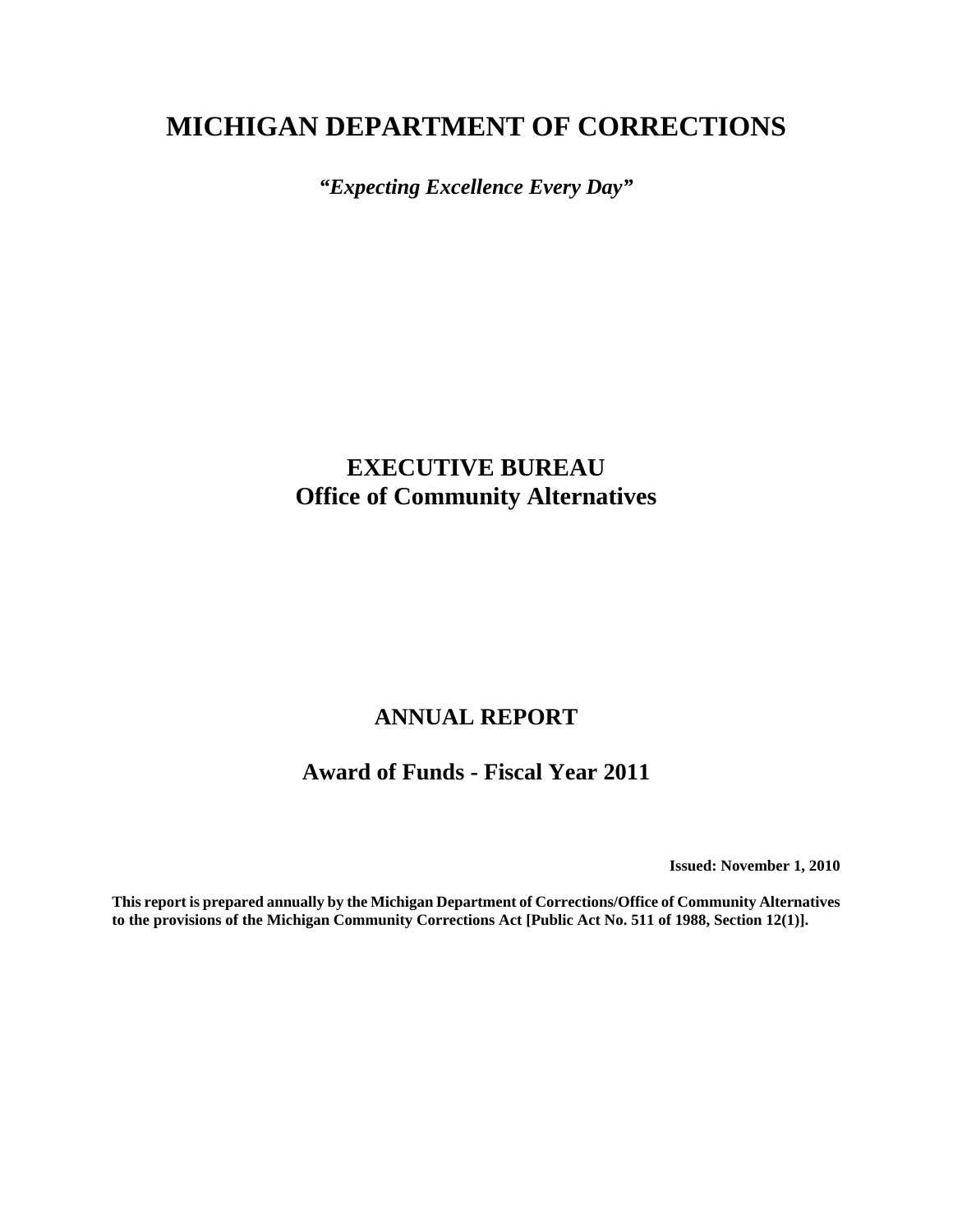### **TABLE OF CONTENTS**

| <b>Local Government Participation</b><br>Impact on Sentencing Dispositions                                                                                                                                                                                                                                                                                                      |
|---------------------------------------------------------------------------------------------------------------------------------------------------------------------------------------------------------------------------------------------------------------------------------------------------------------------------------------------------------------------------------|
|                                                                                                                                                                                                                                                                                                                                                                                 |
| Prison Admissions - Felony Target Populations<br>٠<br>Jail Utilization<br>٠<br><b>Target Populations for Community Corrections Programs</b><br>٠<br>Interagency Policy and Program Development<br>٠<br>Sentencing Recommendation and Probation Violation Processing<br>٠<br>Administration and/or Operational<br>п<br><b>Public Education</b><br>Monitoring and Evaluation<br>٠ |
|                                                                                                                                                                                                                                                                                                                                                                                 |
| <b>Comprehensive Plans and Services</b><br>٠<br>Drunk Driver Jail Reduction & Community Treatment Program<br><b>Residential Services</b><br>٠<br>Implementation, Monitoring and Evaluation<br>٠                                                                                                                                                                                 |
|                                                                                                                                                                                                                                                                                                                                                                                 |
|                                                                                                                                                                                                                                                                                                                                                                                 |
| FY 2011 DRUNK DRIVER JAIL REDUCTION & COMMUNITY TREATMENT PROGRAM12                                                                                                                                                                                                                                                                                                             |
|                                                                                                                                                                                                                                                                                                                                                                                 |

Note: This report has been prepared pursuant to the provisions of Public Act No. 511 of 1988, Section 12(1) which states "The office shall submit an annual report not later than November 1st of each year, detailing the individual requests received by the state board for funding under this act, and the programs and plans approved for funding."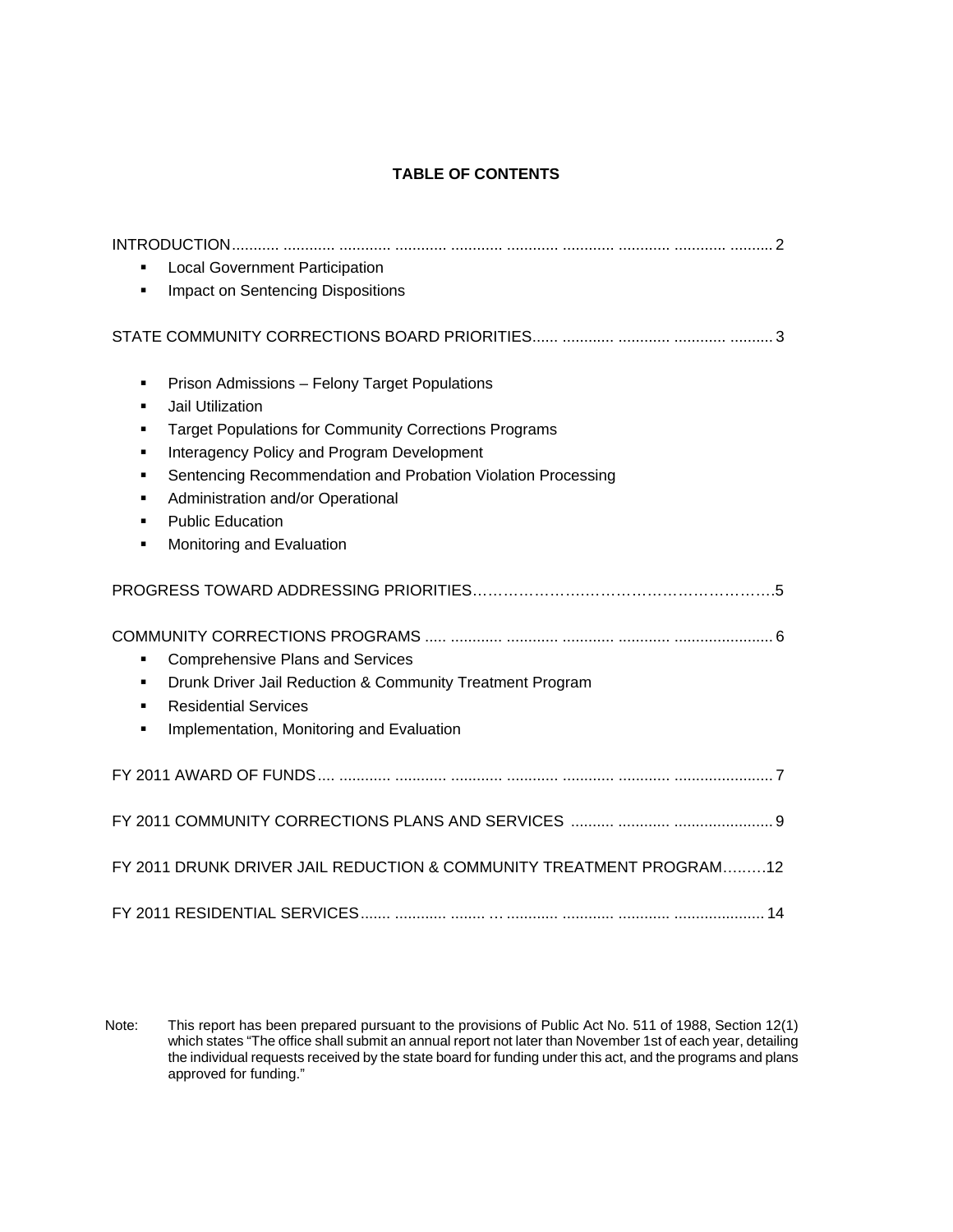# **INTRODUCTION**

The Office of Community Alternatives, including the State Community Corrections Board, was created pursuant to provisions of Public Act 511 of 1988 as an autonomous agency within the Michigan Department of Corrections (MDOC). Executive Order 1995-16 transferred the Office of Community Alternatives to the Department of Corrections to improve efficiencies in administration and effectiveness within government.

# **Local Government Participation**

The Office of Community Alternatives works in cooperation with offices of the Field Operations Administration (FOA) and local units of government to reduce admissions to prison, improve utilization of local jail facilities, improve rehabilitative services to offenders, and strengthen offender accountability.

Local governments elect to participate in the implementation of the Michigan Community Corrections Act through establishing a local Community Corrections Advisory Board (CCAB) and developing a local comprehensive corrections plan in accordance with Sections 7 and 8 of P.A. 511 of 1988. The plans identify local policies and practices, as well as programs and services which will help them achieve their goals and objectives.

Since 1989, 80 of Michigan's 83 counties have elected to participate through formulation of single county, multi-county, and city-county Community Corrections Advisory Boards. Fiscal Year 2011 funds were awarded to support the implementation or continued operation of community-based sanctions and services in 74 counties.

# **Impact on Sentencing Dispositions**

The Department of Corrections Statistical Report reflects that the State's prison commitment rate was 34.7% in 1989. After the implementation of Public Act 511 of 1988, the rate declined to 25% in the mid 1990's and remained relatively stable through 2003. In the past eight years, the State has placed greater emphasis on the expansion of local sanctions and has partnered with local governments to revitalize and renew efforts to meet the goals of Public Act 511, to reduce admissions to prison of nonviolent offenders, especially probation violators, and improve the use of local jails. The commitment rate declined to 19.3% through CY 2009. Based on the CY 1989 prison disposition rate of 34.7%, if this rate was applied to the total felony dispositions (55,590 dispositions) through CY 2009 the Department would have experienced 8,588 additional prison dispositions – the cost to incarcerate these additional offenders would have been approximately \$261 million.

Since 1999, nearly 80% of the felony offenders are currently being sentenced to community-based sanctions and services. The reduction in the prison commitment rates and the increased use of local sentencing options during the 1990s can be attributed in part to the efforts of local jurisdictions to expand the range of available sentencing options and to concentrate on reducing or maintaining low prison admissions for priority target groups. This focus continues for FY 2011 with priority given to offenders that are convicted of less assaultive offenses (Larceny, Fraud, Forgery/Embezzlement, Motor Vehicle Theft, Malicious Destruction of Property, Drugs, OUIL 3<sup>rd</sup> and Other Non-Assaultive crimes) which are perceived as more appropriate to target for P.A. 511 programming; and offenders with sentencing guidelines in the straddle cells, and probation violators.

The March 2010 and September 2010 Biannual Reports provided statewide and county-by-county data which summarize patterns and trends in prison admissions, jail utilization and community-based programming.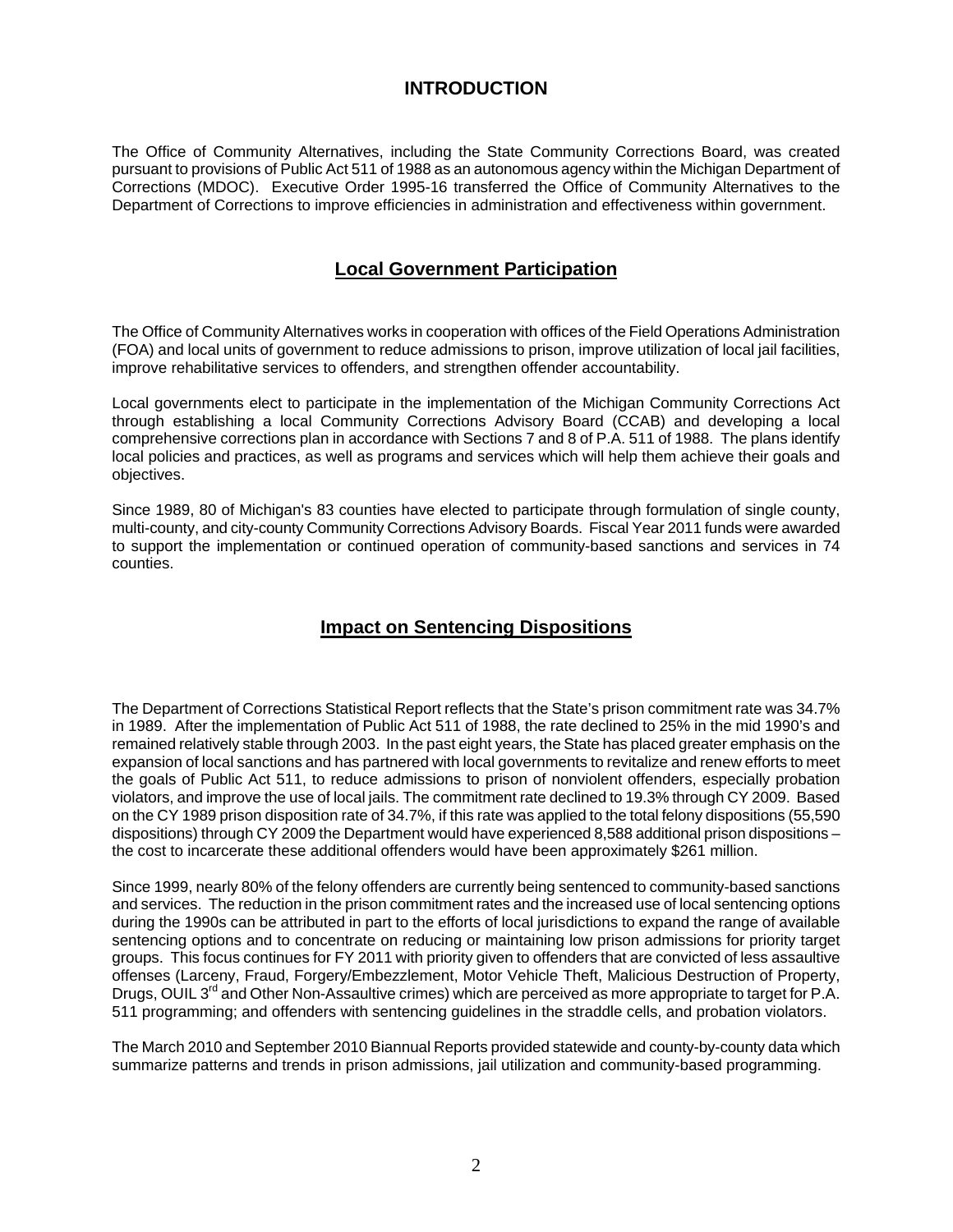# **STATE COMMUNITY CORRECTIONS ADVISORY BOARD PRIORITIES**

The State Community Corrections Advisory Board Objectives and Priorities are a continuation of the priorities which were originally adopted by the Board in February 1999 to strengthen the focus of state and local community corrections policy, practice and programming on treatment effect and recidivism reduction – the priorities were last updated in April 2008.

These priorities are a primary focus of the reviews of community corrections comprehensive plans and proposals of local jurisdictions and a key determinant of the awards of P.A. 511 funds.

### **Prison Admissions - Felony Target Populations**

- Reduce or minimize prison admissions for: (a) offenders with sentencing guidelines within the straddle cells, especially those with a PRV > 35 excluding G&H; and (b) probation violators.
- Offenders within the presumptive prison group should not be targeted as a group; jurisdictions should examine sentencing options on a case-by-case basis to determine if local programs are appropriate alternatives to a prison commitment.
- Community-based sanctions and services, including the creative use of jail time in conjunction with other community-based supervision, for offenders within straddle cells without compromising public safety.
- Probation violators are a priority population since: 1) technical violations are not addressed in the statutory guidelines; 2) violators account for a large proportion of prison admissions; 3) long jail sentences in response to violations contribute to jail crowding.
- The state and local jurisdictions should utilize comprehensive case planning to determine the most effective sanctions and services available locally. Case planning should begin as early as possible in the process and consider initial disposition, local probation violation response guidelines and available community-based resources. The impact upon public safety, jail crowding, prison commitments and recidivism reduction should be determinant factors.

### **Jail Utilization**

Public safety should be the primary factor in determining the use of jail resources. Whenever possible, jail resources should be prioritized for use by individuals convicted of crimes against persons and/or offenders who present a higher risk of recidivism.

- The local community corrections comprehensive plan should establish clear guidelines, policies and procedures to ensure appropriate use of all sentencing options for all offender populations.
- For higher risk/need cases, jail should be utilized as a condition of probation and as part of a sentence plan, which includes short term in jail with release to other forms of supervision and/or treatment.

### **Target Populations For Community Corrections Programs**

- Felony offenders with multiple prior convictions and/or multiple probation violations should receive higher priority than first time, civil and ordinance offenders.
- The targeting of lower level offenders must be accompanied by quantitative measures that show how targeting these populations will significantly affect state and local criminal justice objectives.
- If misdemeanants are included in the local target populations for treatment programs then priority should be given to offenders with multiple prior convictions, including felony convictions, and a current offense for domestic violence, retail fraud, or drunk driving.
- Jurisdictions should annually review and update, as needed, target populations and program specific eligibility criteria for community corrections programs and update the range of sentencing options for all population groups.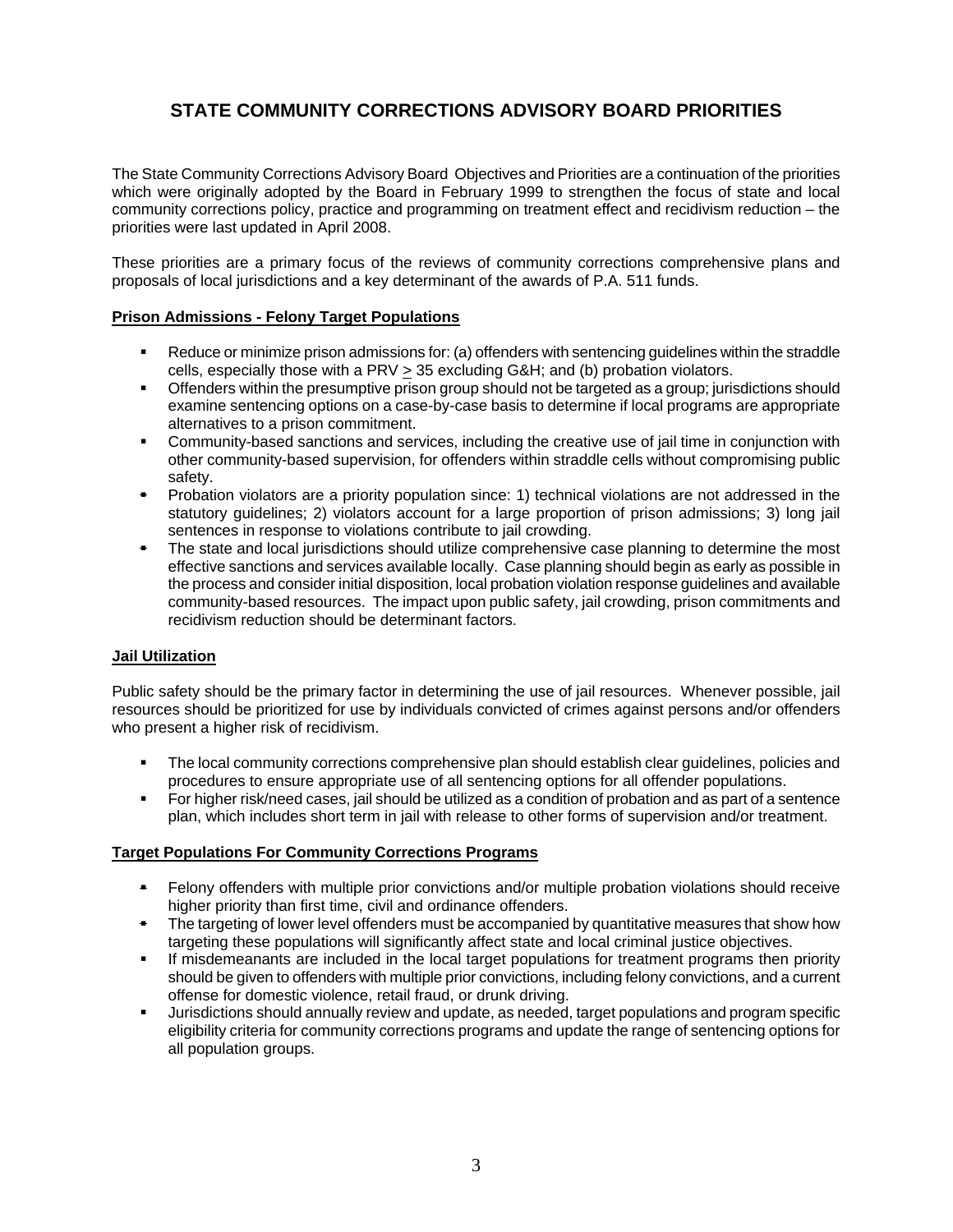- Community-based supervision and treatment services are to be restricted to higher risk/need cases consistent with principles of effective intervention. Priorities are on cognitive-based programming and education/employment services.
- Eligibility for Residential Services is restricted to felons with SGL Min/Max of 9 or greater on the initial disposition or Min/Max of 6 or greater for probation violators.

### **Interagency Policy And Program Development**

CCABs should actively participate with Community Mental Health, law enforcement, and other agencies in the development of local policy and programming options to reduce admissions to jail and length of stay in jail of mentally ill offenders.

Local policies should be developed and/or updated to increase access to education and employability services for offenders such as those offered through local school districts, Michigan Works!, and other local service agencies.

### **Sentencing Recommendation And Probation Violation Processing**

Each jurisdiction should annually review sentencing recommendation procedures, probation violation guidelines, and update response guides consistent with MDOC policies to reduce prison admission, improve jail utilization, increase program utilization, increase public safety, and decrease recidivism. Probation violation response guides should identify all available resources to address local needs.

#### **Administrative And/Or Operational**

Local jurisdictions are required to update their local strategic plan and are encouraged to utilize system mapping principles and techniques to: illustrate processes, practices, and decision points within the local system. Further, system mapping should be used to identify and define system issues, examine options to resolve issues, and guide the local comprehensive corrections plan updates and revisions.

Local jurisdictions should describe instruments utilized within the local jurisdiction. Areas to assess should include risk of recidivism and needs for services. A priority should be placed upon criminogenic needs. Individual jurisdictions must describe how the instruments are used and what purpose the instruments serve to guide or support case planning/management and monitoring/evaluation functions.

### **Public Education**

Local jurisdictions are to present specific objectives and strategies to increase awareness of community sentencing options. These efforts should communicate how these options are used to benefit the community and the offender.

#### **Monitoring And Evaluation**

Local jurisdictions must implement and maintain current formal policies and practices that support ongoing monitoring of prison commitments, jail utilization and program utilization. These practices should aid in the determination of how local community corrections comprehensive plans effect prison commitments and jail utilization. Policies must be developed that enhance state and local ability to monitor and evaluate program content, quality and effects upon target populations.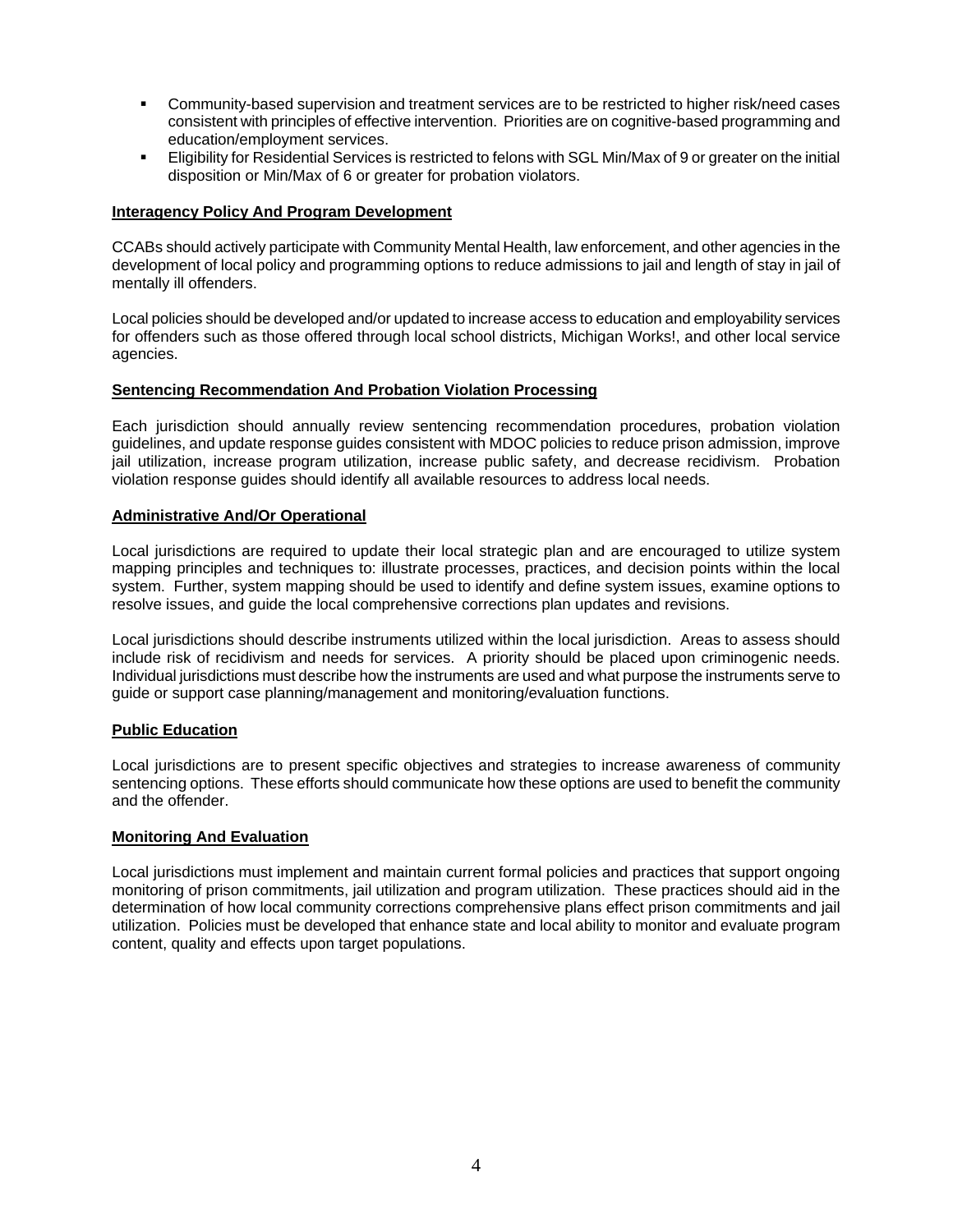# **PROGRESS TOWARD ADDRESSING OBJECTIVES AND PRIORITIES**

In the past eight years, the State has placed greater emphasis on the expansion of local sanctions in order to allow communities to determine appropriate punishment for low level offenders who would otherwise be sent to prison. The Department has partnered with local governments to revitalize and renew efforts to meet the goals of Public Act 511 to reduce admissions to prison of nonviolent offenders, especially probation violators, and improve the use of local jails.

In previous years, the growth in prison intake has been driven by the increase of technical probation violators and offenders sentenced to prison for two years or less -- the exact target population for the Community Corrections Act and the priorities adopted by the State Board. The renewed emphasis placed on the use of community-based sanctions/services for these target populations has resulted in a decrease in the overall prison commitment rates, prison commitments of straddle cell offenders and probation violators.

Local jurisdictions have continually reviewed sentence recommendations and updated probation violation response guides consistent with Department policies in order to achieve a reduction in prison intake, improve jail utilization, and maintain public safety.

Further, local jurisdictions continue to update target populations; program eligibility criteria for community corrections programs; and the range of sentencing options for these population groups (i.e., straddle cell offenders with SGL prior record variables of 35 points or more, probation violators, and offenders sentenced to prison for two years or less. These target populations continue to be a primary focus during the review of local community corrections comprehensive plans and a key determinant for the recommendations of funding in the past two fiscal years, including FY 2011 awards.

Multiple changes have been and continue to be made among counties to improve capabilities to reduce or maintain prison commitments, increase emphases on utilizing jail beds for higher risk cases, and reduce recidivism. These changes include:

- Implementation of processes and instruments to quickly and more objectively identify low to high risk cases at the pretrial stage.
- Implementation of instruments and processes to objectively assess needs of the higher risk offenders.
- Utilization of the results of screening/assessments to assist in the selection of conditional release options for pretrial defendants and conditions of sentencing.
- The development and implementation of policies within local jurisdictions to emphasize proportionality in the use of sanctions/services (i.e., low levels of supervision and services for low risk offenders and utilizing more intensive programming for the higher risk offenders).
- Implementation and expansion of cognitive behavioral-based programming with eligibility criteria restricted to offenders that are at a higher risk of recidivism.
- Increased focus is being placed on continuity of treatment to ensure offenders are able to continue participation in education, substance abuse, or other programming as they move among supervision options such as jail, residential programs, etc.

The changes which are being made among the counties are consistent with the objectives and priorities adopted by the State Board. They are also in sync with research which has demonstrated that prison and jail commitment rates can be reduced and recidivism reduction can be achieved through effective case management based on risk, matching sanctions/services by objective assessments, proportional allocation of supervision and treatment according to levels of risk/needs, and utilization of intensive (preferably cognitive behavioral-based) programming for offenders at a higher risk of recidivism.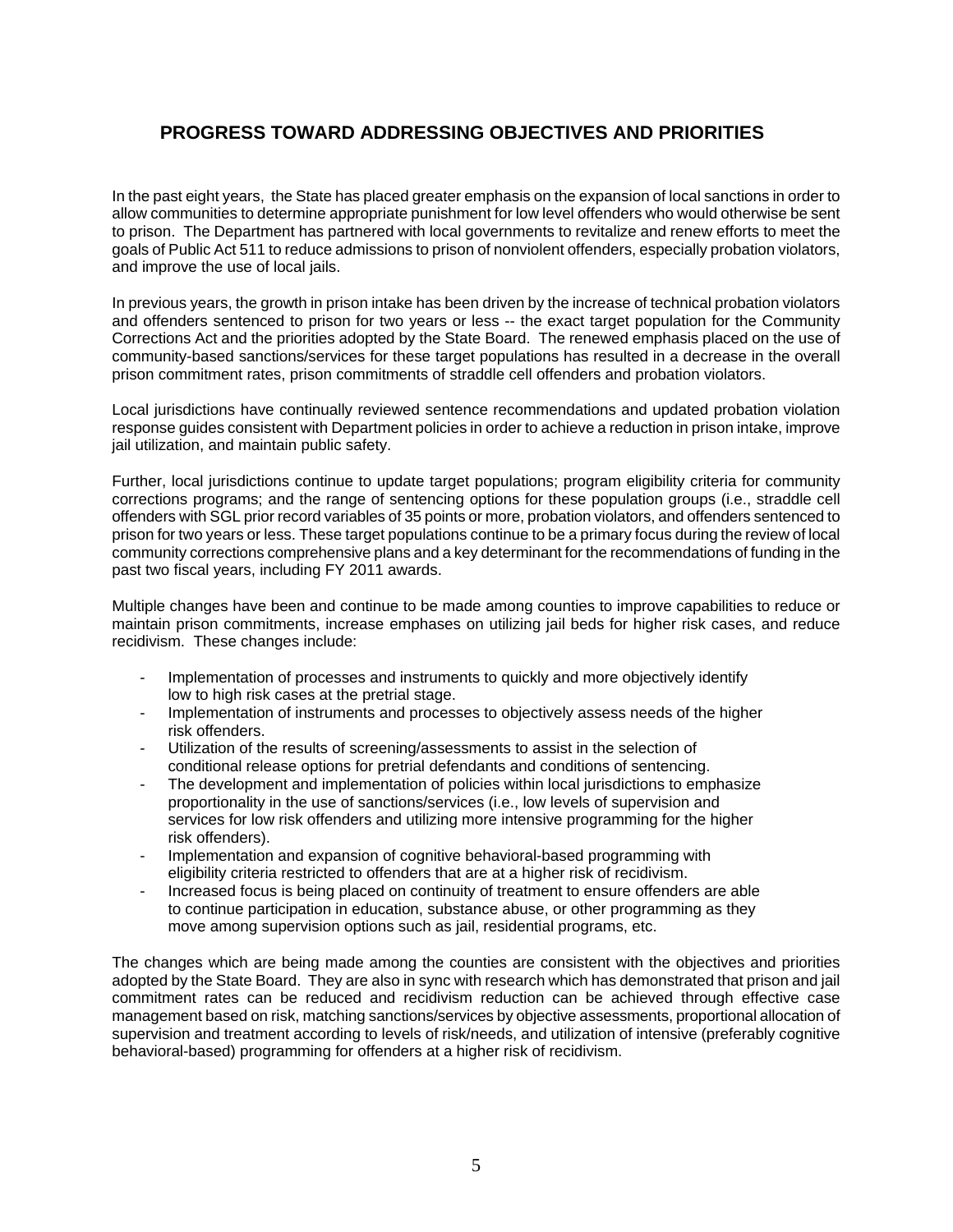# **COMMUNITY CORRECTIONS PROGRAMS**

The planning process prescribed by the Office of Community Alternatives requires the Community Corrections Advisory Boards to identify linkages with other agencies, e.g., Michigan Works!, Substance Abuse, Community Health, local school districts, etc., to facilitate cost-effective services to offenders and minimize duplication of services and administrative costs.

The Office of Community Alternatives has administrative responsibilities for the following:

**Community Corrections Comprehensive Plans and Services** funds, awarded to local units of government, support a wide range of sanctions and services (e.g., case management, cognitive behavioral programming, community service, day reporting, education, electronic monitoring, employment services, mental health treatment, pretrial services, substance abuse treatment, etc.) which vary from county to county depending on local needs and priorities. Per the priorities adopted by the State Community Corrections Board, increased emphases are placed on strengthening treatment effect of programs and services supported by community corrections funds.

**Drunk Driver Jail Reduction & Community Treatment Program** funds are utilized to increase availability of treatment options to reduce drunk driving and drunk driving-related deaths by addressing the alcohol addiction of felony drunk drivers; to divert from jail sentences or to reduce the length of jail sentences for felony drunk drivers who otherwise would have been sentenced to jail; and to provide a policy and funding framework to make additional jail space available for housing convicted felons with the aim of enabling counties to receive county jail reimbursement.

**Residential Services** funds are utilized to purchase residential and support services for eligible felony offenders. The FY 2011 funds support an average daily population of 1,042. Emphases are on continued development of variable lengths of stay for different population groups – especially probation and parole violators, and improving program quality and offender movement between residential services and other local sanctions and services.

**Implementation, Monitoring, and Evaluation - Emphases for FY 2011 include: refinement of local policies;** improving the structure, design, and cost efficiencies of local programs; and monitoring/assessment of prison admissions, jail utilization, program utilization and treatment effect. Data from the Community Corrections and Jail Population Information Systems and the OMNI/Felony Disposition data base are utilized to monitor patterns and trends in prison admissions, jail utilization and program utilization; conduct comparative analyses among programs; and assess programmatic and fiscal impacts of policy options. Local jurisdictions utilize various assessment instruments to determine an offender's risk of recidivism and criminogenic needs, produce data/information to guide case planning and case management, and monitor an offender's progress.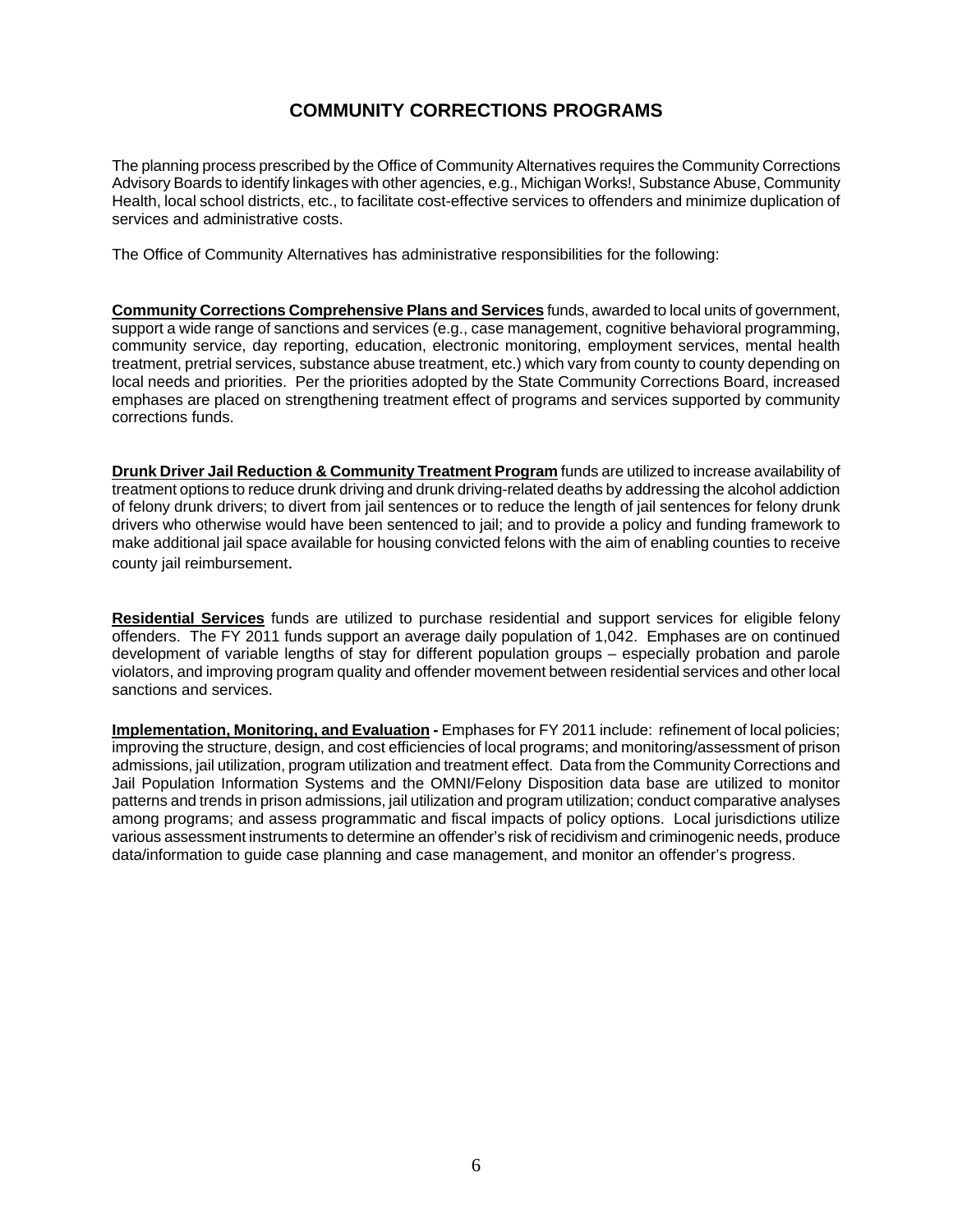# **FY 2011 AWARD OF FUNDS**

## **Community Corrections Comprehensive Plans and Applications**

In August 2010, the State Community Corrections Board reviewed 18 proposals which cover 20 counties for Community Corrections Funds for FY 2011. Thirty-six CCABs representing 54 counties are under multi-year contracts and received a continuation budget for FY 2011. The State Board recommended and Director Patricia L. Caruso approved the award of \$33.5 million to support Community Corrections programs statewide.

• The proposals are pursuant to the county comprehensive corrections' plans which provide a policy framework for community corrections' funded programs.

Forty-one counties have elected to participate through formulation of a single county Community Corrections Advisory Board; and, thirty-three counties through the formulation of multi-county Community Corrections Advisory Boards. The multi-county boards consist of the following:

- Benzie/Manistee
- Central U.P. Alger, Schoolcraft
- Eastern U.P. Chippewa, Luce, Mackinac
- Northern Michigan Cheboygan, Crawford, Otsego, Presque Isle
- Sunrise Side Alcona, Alpena, Montmorency
- Thirteenth Judicial Circuit Antrim, Grand Traverse, Leelanau
- Thirty-Fourth Judicial Circuit Arenac, Ogemaw, Roscommon
- Thumb Region Lapeer, Tuscola
- Tri-County Baraga, Houghton, Keweenaw
- West Central U.P. Delta, Dickinson, Gogebic, Iron, Menominee, Ontonagon
- Wexford/Missaukee

The comprehensive plans and applications submitted by local jurisdictions addressed the objectives and priorities of P.A. 511 of 1988 and the Appropriations Act, as well as objectives and priorities adopted by the State Community Corrections Board and local jurisdictions.

The following table entitled "FY 2011 – Recommended Award Amounts Summary," identifies the plan amount requested for Comprehensive Plans and Services and Drunk Driver Jail Reduction & Community Treatment Program funds from each jurisdiction and the awards of funds as recommended by the State Community Corrections Board and approved by the Director of the Department of Corrections.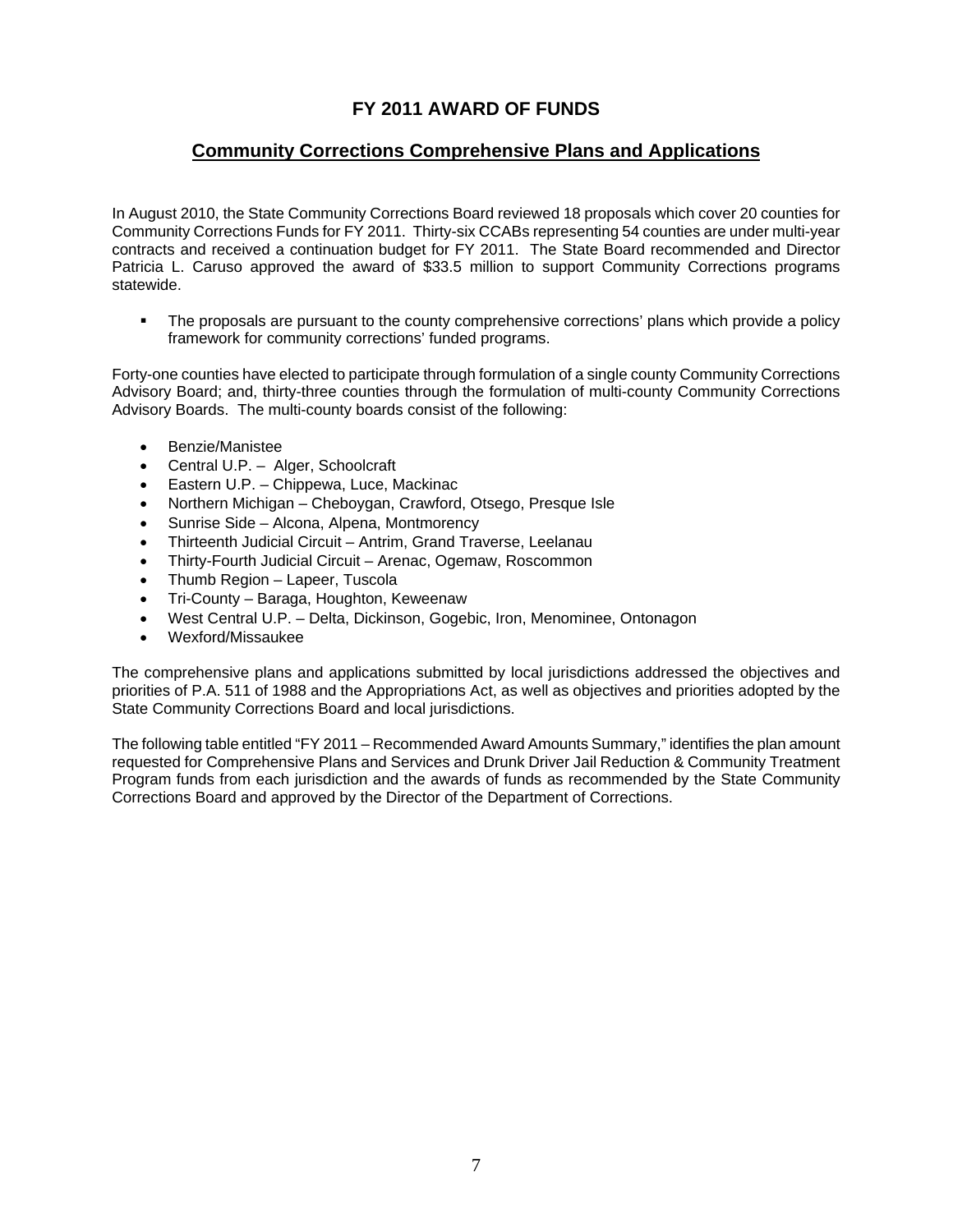## **MICHIGAN DEPARTMENT OF CORRECTIONS**

# **Office of Community Alternatives**

### **FY 2011 RECOMMENDED AWARD AMOUNTS SUMMARY**

| <b>Comprehensive Plans and Service Funding</b><br><b>Annual Contracts</b> |                              |            |                                         |                    |                                 | <b>DDJR/CTP Funding</b><br><b>Annual Contracts</b> |                               |                                         |                    |                                               |
|---------------------------------------------------------------------------|------------------------------|------------|-----------------------------------------|--------------------|---------------------------------|----------------------------------------------------|-------------------------------|-----------------------------------------|--------------------|-----------------------------------------------|
| <b>CCAB</b>                                                               | FY 2010<br>Original<br>Award | FY 2011    | FY 2011<br>Plan Amount   Recommendation | FY 2011<br>Reserve | FY 2011<br>Total<br>Recommended | FY 2010 Original<br>Award<br>(CPS & RS)            | FY 2011<br><b>Plan Amount</b> | FY 2011<br>Recommendation<br>(CPS & RS) | FY 2011<br>Reserve | FY 2011<br>Total<br>Recommended<br>(CPS Only) |
| <b>BERRIEN</b>                                                            | 177,097                      | 194,039    | 164.035                                 | 30,000             | 194,035                         | $\Omega$                                           | $\Omega$                      | $\Omega$                                | $\Omega$           | $\Omega$                                      |
| <b>CALHOUN</b>                                                            | 208,000                      | 193,001    | 192,800                                 | 35,094             | 227,894                         | 24,893                                             | 3,818                         | 24,893                                  | $\mathbf{0}$       | 6,689                                         |
| <b>GENESEE</b>                                                            | 434,000                      | 477,400    | 475,508                                 |                    | 475,508                         | 94,831                                             | 94,831                        | 94,831                                  | 0                  | 60,156                                        |
| <b>INGHAM/LANSING</b>                                                     | 279,300                      | 279,300    | 279,300                                 | 26,712             | 306,012                         | 31,347                                             | 31,347                        | 31,347                                  | $\mathbf{0}$       | 31,347                                        |
| <b>JACKSON</b>                                                            | 197.700                      | 205,451    | 118,280                                 | 98,328             | 216,608                         | 34,387                                             | 69,350                        | 34,387                                  | $\Omega$           | $\Omega$                                      |
| <b>KALAMAZOO</b>                                                          | 403,000                      | 435,920    | 435,920                                 | 5,624              | 441,544                         | 10,795                                             | 20,061                        | 10,795                                  | $\mathbf{0}$       | 10,795                                        |
| <b>KENT</b>                                                               | 796,397                      | 858,640    | 858,640                                 | 13,926             | 872,566                         | 87,600                                             | 87,600                        | 87,600                                  | 0                  | 87,600                                        |
| <b>LIVINGSTON</b>                                                         | 180,474                      | 202,566    | 160,135                                 | 37,600             | 197,735                         | 7,790                                              | $\mathbf{0}$                  | 7,790                                   | $\mathbf 0$        | 7,790                                         |
| <b>MACOMB</b>                                                             | 859.793                      | 945,693    | 942,025                                 | 0                  | 942,025                         | 83,516                                             | 83,516                        | 83,516                                  | $\Omega$           | 83,516                                        |
| <b>MONROE</b>                                                             | 190,550                      | 190,550    | 195,125                                 | 13,650             | 208,775                         | $\mathbf{0}$                                       | $\Omega$                      | $\Omega$                                | $\mathbf{0}$       | $\mathbf{0}$                                  |
| <b>MUSKEGON</b>                                                           | 191.034                      | 205.994    | 191.283                                 | 18,022             | 209,305                         | 36,365                                             | 36,421                        | 36,365                                  | 0                  | 3,448                                         |
| <b>OAKLAND</b>                                                            | 1,416,508                    | 1,552,020  | 1,551,986                               | $\mathbf{0}$       | 1,551,986                       | 608,603                                            | 621,264                       | 608,603                                 | $\mathbf 0$        | 261,853                                       |
| <b>OTTAWA</b>                                                             | 220,000                      | 241,046    | 241,041                                 | 0                  | 241,041                         | 5,247                                              | 4,893                         | 5,247                                   | $\Omega$           | 5,247                                         |
| <b>SAGINAW</b>                                                            | 301,600                      | 340,015    | 330,446                                 | $\mathbf{0}$       | 330,446                         | 67,200                                             | 92,513                        | 67,200                                  | $\mathbf{0}$       | 32,525                                        |
| ST. CLAIR                                                                 | 260,400                      | 236,100    | 236,100                                 | 24,905             | 261,005                         | 121,365                                            | 121,488                       | 121.365                                 | $\Omega$           | 121,365                                       |
| THIRTY FOURTH CIRCUIT                                                     | 152,000                      | 152,512    | $\mathbf{0}$                            | 166,537            | 166,537                         | 6,118                                              | $\Omega$                      | 6,118                                   | $\mathbf{0}$       | 6,118                                         |
| WASHTENAW                                                                 | 356,687                      | 427,275    | 390,801                                 | 0                  | 390,801                         | 37,069                                             | 36,000                        | 37,069                                  | 6,069              | 37,069                                        |
| <b>WAYNE</b>                                                              | 2,533,660                    | 2,922,350  | 2,775,985                               | $\mathbf{0}$       | 2,775,985                       | 137,399                                            | 224,325                       | 137,399                                 | $\Omega$           | 137,399                                       |
| <b>TOTALS</b>                                                             | 9,158,200                    | 10,059,872 | 9,539,410                               | 470.398            | 10,009,808                      | 1,394,525                                          | 1,527,425                     | 1,394,525                               | 6.069              | 892,917                                       |

| <b>MUTI YEAR CONTRACTS</b>                   |                              |                           |              |                                 |                                         | <b>MUTI YEAR CONTRACTS</b> |                                         |              |                                               |
|----------------------------------------------|------------------------------|---------------------------|--------------|---------------------------------|-----------------------------------------|----------------------------|-----------------------------------------|--------------|-----------------------------------------------|
| <b>Comprehensive Plans and Service Funds</b> |                              |                           |              |                                 | <b>DDJR/CTP Funds</b>                   |                            |                                         |              |                                               |
| <b>CCAB</b>                                  | FY 2010<br>Original<br>Award | Appropriation<br>Increase |              | FY 2011<br>Total<br>Recommended | FY 2010 Original<br>Award<br>(CPS & RS) |                            | FY 2011<br>Recommendation<br>(CPS & RS) |              | FY 2011<br>Total<br>Recommended<br>(CPS Only) |
| <b>ALLEGAN</b>                               | 94,780                       | 9,065                     |              | 103,845                         | $\Omega$                                |                            | $\Omega$                                |              |                                               |
| <b>BARRY</b>                                 | 83,701                       | 8,005                     |              | 91,706                          | 5,332                                   |                            | 5,332                                   |              |                                               |
| BAY                                          | 147,820                      | 14,138                    |              | 161,958                         | 18,247                                  |                            | 18,247                                  |              | 9,578                                         |
| <b>BRANCH</b>                                | 24,000                       | 2,295                     |              | 26,295                          | 14,345                                  |                            | 14,345                                  |              |                                               |
| CASS                                         | 83,100                       | 7,948                     |              | 91,048                          | 8,508                                   |                            | 8,508                                   |              |                                               |
| CENTRAL U.P.                                 | 81,217                       | 7,768                     |              | 88,985                          | 435                                     |                            | 435                                     |              |                                               |
| <b>CHARLEVOIX</b>                            | 42,600                       | 4,074                     |              | 46,674                          |                                         |                            | 9,450                                   |              | 9,450                                         |
| <b>CLINTON</b>                               | 77,000                       | 7,364                     |              | 84,364                          | 4,413                                   |                            | 4,413                                   |              |                                               |
| EASTERN U.P.                                 | 127,000                      | 12,147                    |              | 139,147                         | 2,085                                   |                            | 2,085                                   |              | 2,085                                         |
| <b>EATON</b>                                 | 163,305                      | 15,619                    |              | 178,924                         | 22,014                                  |                            | 22,014                                  |              | 22,014                                        |
| <b>EMMETT</b>                                | 50,200                       | 4,801                     |              | 55,001                          |                                         |                            | 2,025                                   |              | 2,025                                         |
| <b>GRATIOT</b>                               | 45,583                       | 4,360                     |              | 49,943                          | 3,373                                   |                            | 3,373                                   |              | 3,373                                         |
| <b>HURON</b>                                 | 45,800                       | 4,380                     |              | 50,180                          |                                         |                            | $\mathbf 0$                             |              |                                               |
| <b>IONIA</b>                                 | 83,000                       | 7,938                     |              | 90,938                          | 11,764                                  |                            | 11,764                                  |              |                                               |
| <b>ISABELLA</b>                              | 103,369                      | 9,886                     |              | 113,255                         | 4,275                                   |                            | 4,275                                   |              | 4,275                                         |
| <b>KALKASKA</b>                              | 46,208                       | 4,419                     |              | 50,627                          |                                         |                            | 7,425                                   |              | 7,425                                         |
| LENAWEE                                      | 48,250                       | 4,615                     |              | 52,865                          | 1,250                                   |                            | 1,250                                   |              |                                               |
| MANISTEE/BENZIE                              | 76,092                       | 7,278                     |              | 83,370                          |                                         |                            | 1,902                                   |              | 1,902                                         |
| <b>MARQUETTE</b>                             | 79,000                       | 7,556                     |              | 86,556                          | 2,228                                   |                            | 2,228                                   |              |                                               |
| <b>MASON</b>                                 | 56,400                       | 5,394                     |              | 61,794                          | 20,843                                  |                            | 20,843                                  |              |                                               |
| <b>MECOSTA</b>                               | 65,300                       | 6,245                     |              | 71,545                          |                                         |                            | $\Omega$                                |              |                                               |
| <b>MIDLAND</b>                               | 141,913                      | 13,573                    |              | 155,486                         | 6,565                                   |                            | 6,565                                   |              | 6,565                                         |
| <b>MONTCALM</b>                              | 79,190                       | 7,574                     |              | 86,764                          | 4,080                                   |                            | 4,080                                   |              |                                               |
| <b>NEMCOG</b>                                | 194,305                      | 18,584                    |              | 212,889                         | 12,850                                  |                            | 12.850                                  |              | 12,850                                        |
| <b>OSCEOLA</b>                               | 51,600                       | 4,935                     |              | 56,535                          |                                         |                            | $\mathbf 0$                             |              |                                               |
| ST. JOSEPH                                   | 104,100                      | 9,956                     |              | 114,056                         |                                         |                            | $\mathbf{0}$                            |              | $\mathbf{0}$                                  |
| <b>SHIAWASSEE</b>                            | 59,598                       | 5,700                     |              | 65,298                          | 11,523                                  |                            | 11,523                                  |              |                                               |
| <b>SUNRISE SIDE</b>                          | 118,700                      | 11,353                    |              | 130,053                         | 2,567                                   |                            | 2,567                                   |              | 2,567                                         |
| THIRTEENTH CIRCUIT                           | 180,710                      | 17,283                    |              | 197,993                         | 61,988                                  |                            | 61,988                                  |              | 1,289                                         |
| <b>THUMB REGIONAL</b>                        | 195,300                      | 18,679                    |              | 213,979                         | 94,683                                  |                            | 94.683                                  |              | 94,683                                        |
| TRI CO REGIONAL                              | 123,081                      | 11,772                    |              | 134,853                         |                                         |                            | $\Omega$                                |              | $\Omega$                                      |
| <b>VAN BUREN</b>                             | 119,730                      | 11,451                    |              | 131,181                         | 4.655                                   |                            | 4,655                                   |              | $\mathbf{0}$                                  |
| <b>WCUP</b>                                  | 294,720                      | 28,188                    |              | 322,908                         |                                         |                            | $\Omega$                                |              | $\Omega$                                      |
| <b>WEXFORD/MISSAUKEE</b>                     | 101,898                      | 9,746                     |              | 111,644                         |                                         |                            | 6,750                                   |              | 6,750                                         |
| <b>TOTALS</b>                                | 3,388,570                    | 324.089                   | $\mathbf{0}$ | 3,712,659                       | 318.023                                 | $\mathbf{0}$               | 345,575                                 | $\mathbf{0}$ | 186,831                                       |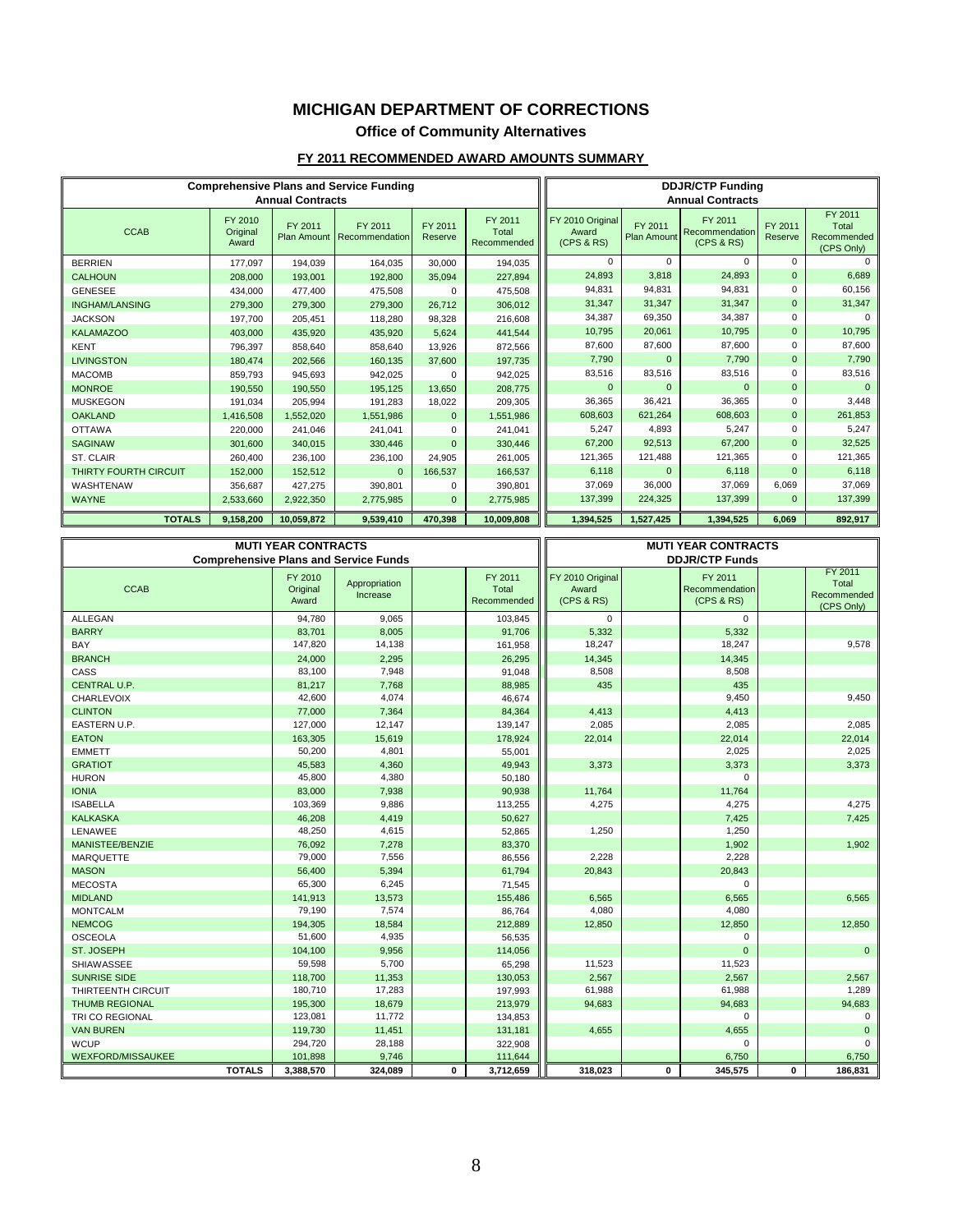## **COMMUNITY CORRECTIONS PLANS AND SERVICES**

| FY 2011 Appropriation  | \$13,958,000 |
|------------------------|--------------|
| FY 2011 Award of Funds | \$13,555,930 |

FY 2011 Community Corrections Plans and Services funds have been awarded to support community-based programs in 74 counties (54 county, city-county, or multi-county CCABs). Additional awards are expected to be made during the fiscal year to continue local programming – The State Community Corrections Board recommended that \$166,537 be set-aside for the Thirty-Fourth Judicial Circuit CCAB until the region submits a revised *FY 2011 Comprehensive Community Corrections Plan and Application* that clearly outlines objectives and strategies to address local prison commitment rates, improve jail utilization and reduce recidivism that meets the approval of OCA and the Department's Director. In addition, last fiscal year the Department entered into a contractual agreement with Northpointe, Inc. to implement the COMPAS and COMPAS Case Manager System statewide – unallocated plans and services funds will be used to continue to support this initiative that will increase efficiencies and enhance the local community corrections data reporting capabilities.

The Plans and Services funds are utilized within local jurisdictions to support a wide range of programming options for eligible defendants and sentenced offenders. The distribution of funds among program categories is presented below.

#### **Resource Commitment by Program Category:**

| Education                    | \$1,732,449 |
|------------------------------|-------------|
|                              |             |
| Employment/Training          | 138,348     |
| <b>Intensive Supervision</b> | \$1,432,082 |
| <b>Mental Health</b>         | \$583,854   |
| Pretrial                     | \$1,490,936 |
| Substance Abuse              | \$1,700,309 |
| <b>Case Management</b>       | \$2,069,346 |
| Other                        | \$241,380   |
| <b>CCAB Administration</b>   | \$2,854,423 |

The commitment of funds among program categories has been changing, and it is expected that this pattern will continue over time as increased efforts are made throughout the state to address recidivism reduction through improving treatment effectiveness. More specifically, it is expected there will be a continued shifting of resources to cognitive behavioral-based and other programming for high risk of recidivism offenders.

This shifting or reallocation of resources, which began during FY 1999 and continued through the FY 2011 proposal development and award of funds process, reflects the effort and commitment of local jurisdictions to improve treatment effectiveness and reduce recidivism through the development and implementation of new approaches to substance abuse treatment, education and employment programming, improved case planning, sanction and service matching, case management functions, and strengthened monitoring and evaluation capabilities.

#### **Resource Commitment by Local Jurisdiction**

The sanctions and services for each jurisdiction, which are supported by FY 2011 Comprehensive Plans and Services funds, are identified on the attached table entitled, "Comprehensive Plans and Services: FY 2011 Summary of Program Budgets". The following chart entitled "Budget Summary Plans and Services Funds" provides the statewide amounts for each sanction and services funded.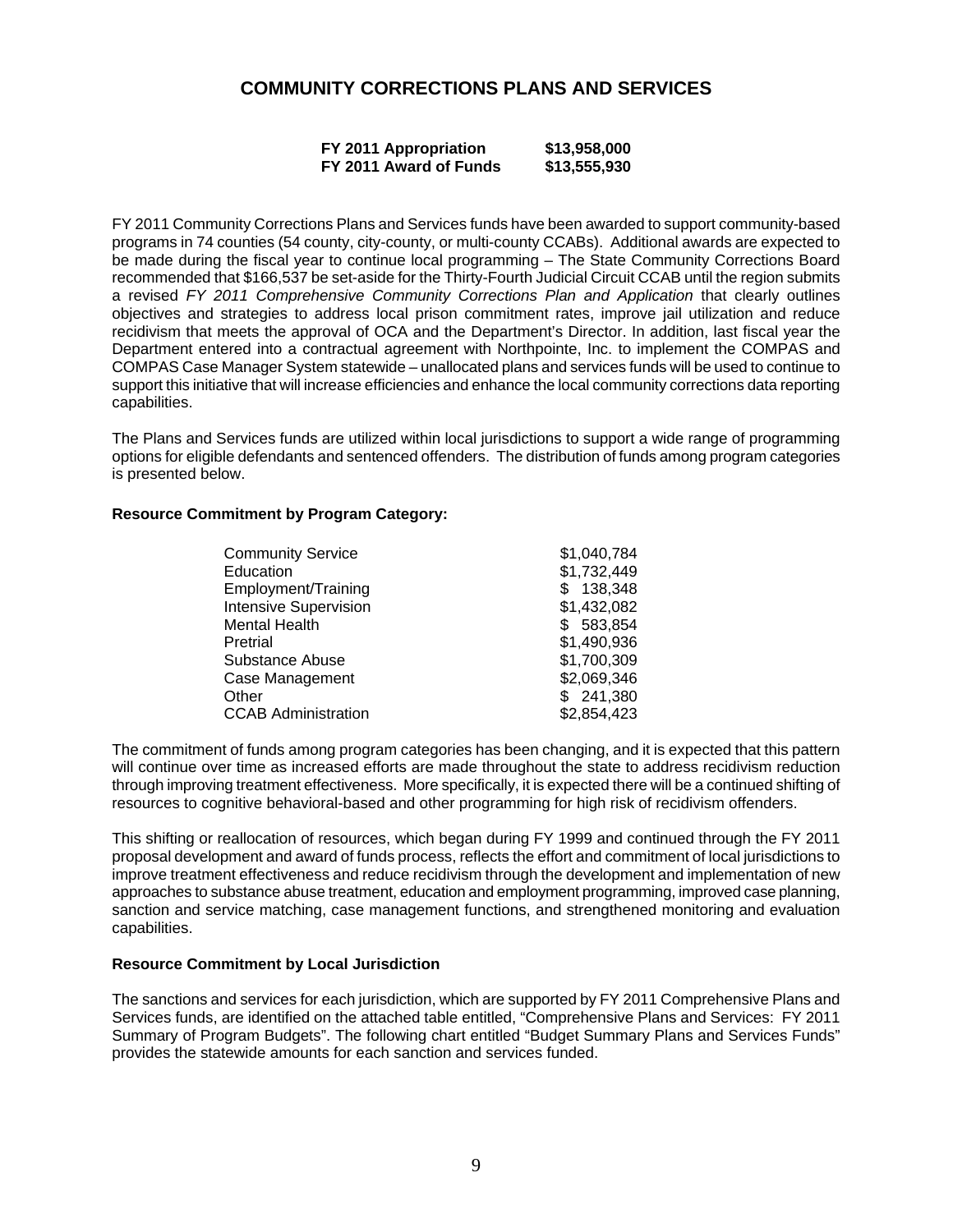### **MICHIGAN DEPARTMENT OF CORRECTIONS**

**OFFICE OF COMMUNITY ALTERNATIVES**

COMPREHENSIVE PLANS AND SERVICE FUNDS

FY 2011 SUMMARY OF PROGRAM BUDGETS

| <b>CCAB</b>         | <b>Community</b><br><b>Service</b> | <b>Education</b> | <b>Employment &amp;</b><br><b>Training</b><br><b>Services</b> | Intensive<br><b>Supervision</b> | <b>Mental</b><br><b>Health</b> | <b>Pre Trial</b><br><b>Services</b> | <b>Substance</b><br><b>Abuse</b> | Case<br><b>Management</b> | Other   | <b>Administration</b> | * Increased<br><b>Appropriation</b><br><b>Funding</b> | <b>Totals</b> |
|---------------------|------------------------------------|------------------|---------------------------------------------------------------|---------------------------------|--------------------------------|-------------------------------------|----------------------------------|---------------------------|---------|-----------------------|-------------------------------------------------------|---------------|
| <b>ALLEGAN</b>      | 16,640                             | 10,000           |                                                               |                                 |                                |                                     | 36,240                           | 19,000                    |         | 12,900                | 9,065                                                 | 103,845       |
| <b>BARRY</b>        | 2,500                              | 34,672           |                                                               |                                 |                                |                                     | 23,053                           |                           |         | 23,476                | 8,005                                                 | 91,706        |
| <b>BAY</b>          |                                    |                  |                                                               |                                 |                                | 32,990                              | 52,130                           | 19,200                    |         | 43,500                | 14,138                                                | 161,958       |
| <b>BERRIEN</b>      |                                    | 30,000           |                                                               | 60,000                          |                                |                                     |                                  | 60,984                    |         | 43,051                |                                                       | 194,035       |
| <b>BRANCH</b>       |                                    |                  |                                                               |                                 |                                |                                     | 24,000                           |                           |         |                       | 2,295                                                 | 26,295        |
| <b>CALHOUN</b>      |                                    | 32,926           |                                                               |                                 |                                | 82,574                              |                                  | 43,000                    |         | 49,500                | 19,894                                                | 227,894       |
| CASS                | 5,400                              |                  |                                                               | 9,600                           |                                |                                     | 19,715                           | 23,185                    |         | 25,200                | 7,948                                                 | 91,048        |
| CENTRAL U.P.        | 61,077                             |                  |                                                               | 1,100                           |                                |                                     | 1,000                            |                           |         | 18,040                | 7,768                                                 | 88,985        |
| <b>CHARLEVOIX</b>   | 9,000                              | 15,000           |                                                               | 5,200                           |                                |                                     |                                  | 1,900                     |         | 11,500                | 4,074                                                 | 46,674        |
| <b>CLINTON</b>      |                                    | 22,802           |                                                               |                                 |                                |                                     |                                  | 33,998                    |         | 20,200                | 7,364                                                 | 84,364        |
| EASTERN U.P.        | 52,593                             |                  |                                                               | 36,116                          |                                |                                     |                                  |                           |         | 38,291                | 12,147                                                | 139,147       |
| <b>EATON</b>        | 36,000                             | 28,724           |                                                               |                                 |                                |                                     |                                  | 39,336                    | 11,345  | 47,900                | 15,619                                                | 178,924       |
| <b>EMMET</b>        | 6,650                              | 22,000           |                                                               | 5,000                           |                                |                                     | 2,000                            | 5,000                     | 2,000   | 7,550                 | 4,801                                                 | 55,001        |
| <b>GENESEE</b>      | 15,000                             |                  |                                                               | 60,000                          |                                | 59,000                              | 92,700                           | 118,608                   |         | 130,200               |                                                       | 475,508       |
| <b>GRATIOT</b>      | 9,379                              | 11,896           |                                                               | 12,979                          |                                |                                     |                                  |                           |         | 11,329                | 4,360                                                 | 49,943        |
| <b>HURON</b>        | 18,000                             | 4,975            |                                                               |                                 |                                |                                     | 9,100                            |                           |         | 13,725                | 4,380                                                 | 50,180        |
| INGHAM/LANSING      |                                    | 34,650           | 64,600                                                        | 43,350                          |                                |                                     | 47,200                           | 12,500                    | 15,000  | 62,000                | 26,712                                                | 306,012       |
| <b>IONIA</b>        | 18,000                             | 25,000           |                                                               |                                 |                                |                                     | 15,000                           |                           |         | 25,000                | 7,938                                                 | 90,938        |
| <b>ISABELLA</b>     |                                    | 67,328           |                                                               | 9,013                           | 7,005                          | 6,009                               |                                  | 7,299                     |         | 6,715                 | 9,886                                                 | 113,255       |
| <b>JACKSON</b>      | 48,000                             | 30,000           |                                                               | 24,575                          |                                |                                     | 24,400                           | 18,125                    |         | 52,600                | 18,908                                                | 216,608       |
| <b>KALAMAZOO</b>    |                                    | 12,500           |                                                               | 90,510                          | 6,000                          | 166,885                             | 86,275                           |                           |         | 73,750                | 5,624                                                 | 441,544       |
| <b>KALKASKA</b>     | 4,000                              | 20,000           |                                                               | 5,000                           |                                |                                     |                                  | 3,633                     |         | 13,575                | 4,419                                                 | 50,627        |
| <b>KENT</b>         | 63,896                             | 71,507           | 39,070                                                        | 60,500                          | 51,960                         | 149,229                             | 171,370                          | 41,150                    |         | 209,958               | 13,926                                                | 872,566       |
| <b>LENAWEE</b>      | 24,000                             | 5,150            |                                                               |                                 |                                | 4,235                               |                                  | 1,765                     |         | 13,100                | 4,615                                                 | 52,865        |
| <b>LIVINGSTON</b>   |                                    | 22,890           |                                                               | 22,550                          |                                | 5,000                               | 53,200                           | 57,155                    |         | 36,940                |                                                       | 197,735       |
| <b>MACOMB</b>       | 59,500                             | 109,000          |                                                               | 51,900                          | 218,793                        | 131,000                             | 40,000                           | 104,000                   |         | 227,832               |                                                       | 942,025       |
| <b>MANISTEE</b>     | 2,842                              | 30,000           |                                                               | 8,500                           |                                |                                     |                                  | 14,500                    |         | 20,250                | 7,278                                                 | 83,370        |
| <b>MARQUETTE</b>    | 33,400                             | 15,000           |                                                               | 17,000                          |                                |                                     |                                  |                           |         | 13,600                | 7,556                                                 | 86,556        |
| <b>MASON</b>        | 3,000                              | 20,200           |                                                               | 7,200                           |                                |                                     | 9,700                            |                           |         | 16,300                | 5,394                                                 | 61,794        |
| <b>MECOSTA</b>      | 24,555                             |                  |                                                               | 14,970                          |                                |                                     |                                  | 14,775                    |         | 11,000                | 6,245                                                 | 71,545        |
| <b>MIDLAND</b>      |                                    |                  | 2,600                                                         |                                 | 15,408                         |                                     | 71,485                           | 20,460                    |         | 31,960                | 13,573                                                | 155,486       |
| <b>MONROE</b>       |                                    |                  | 12,000                                                        | 12,625                          | 15,600                         | 12,000                              | 108,000                          |                           |         | 34,900                | 13,650                                                | 208,775       |
| <b>MONTCALM</b>     | 8,250                              | 25,617           | 7,578                                                         |                                 |                                |                                     | 12,880                           | 6,615                     |         | 18,250                | 7,574                                                 | 86,764        |
| <b>MUSKEGON</b>     | 14,711                             |                  | 5,500                                                         |                                 |                                | 32,926                              | 44,000                           | 67,421                    |         | 41,436                | 3,311                                                 | 209,305       |
| <b>NEMCOG</b>       | 32,000                             | 35,235           |                                                               | 30,000                          |                                |                                     |                                  | 54,100                    |         | 42,970                | 18,584                                                | 212,889       |
| <b>OAKLAND</b>      |                                    | 292,645          |                                                               |                                 | 94,862                         | 554,856                             |                                  | 508,996                   |         | 100,627               |                                                       | 1,551,986     |
| <b>OSCEOLA</b>      | 33,099                             | 3,123            |                                                               | 2,901                           |                                |                                     |                                  |                           |         | 12,477                | 4,935                                                 | 56,535        |
| <b>OTTAWA</b>       | 59,400                             | 27,500           |                                                               | 77,000                          |                                |                                     |                                  | 25,030                    |         | 52,111                |                                                       | 241,041       |
| SAGINAW             |                                    | 18,818           | 7,000                                                         |                                 |                                | 94,616                              | 78,000                           | 80,784                    |         | 51,228                |                                                       | 330,446       |
| <b>ST. CLAIR</b>    |                                    |                  |                                                               | 32,000                          | 42,000                         |                                     | 132,000                          |                           |         | 30,100                | 24,905                                                | 261,005       |
| ST. JOSEPH          |                                    | 25,000           |                                                               | 32,900                          | 20,200                         |                                     |                                  |                           |         | 26,000                | 9,956                                                 | 114,056       |
| <b>SHIAWASSEE</b>   |                                    | 25,083           |                                                               | 16,715                          |                                |                                     |                                  |                           |         | 17,800                | 5,700                                                 | 65,298        |
| <b>SUNRISE SIDE</b> | 18,200                             | 33,000           |                                                               |                                 |                                |                                     |                                  | 35,500                    |         | 32,000                | 11,353                                                | 130,053       |
| <b>13TH CIRCUIT</b> |                                    | 20,000           |                                                               | 61,206                          |                                |                                     |                                  | 61,204                    |         | 38,300                | 17,283                                                | 197,993       |
| 34TH CIRCUIT        | 17,922                             | 31,308           |                                                               | 11,187                          | 12,026                         |                                     | 20,500                           | 19,557                    |         | 39,500                | 14,537                                                | 166,537       |
| THUMB REGIONAL      | 33,500                             | 25,000           |                                                               | 24,000                          |                                |                                     | 56,000                           | 22,800                    |         | 34,000                | 18,679                                                | 213,979       |
| TRI CO REGIONAL     | 63,000                             | 23,400           |                                                               |                                 |                                |                                     |                                  |                           |         | 36,681                | 11,772                                                | 134,853       |
| <b>VAN BUREN</b>    | 33,670                             |                  |                                                               | 27,633                          |                                |                                     |                                  | 29,378                    |         | 29,049                | 11,451                                                | 131,181       |
| WASHTENAW           |                                    | 37,000           |                                                               | 29,797                          |                                | 159,616                             | 105,261                          | 42,238                    |         | 16,889                |                                                       | 390,801       |
| <b>WAYNE</b>        | 20,000                             | 420,000          |                                                               | 481,000                         | 100,000                        |                                     | 355,200                          | 423,150                   | 186,035 | 790,600               |                                                       | 2,775,985     |
| <b>WCUP</b>         | 192,600                            |                  |                                                               | 23,700                          |                                |                                     | 9,900                            |                           |         | 68,520                | 28,188                                                | 322,908       |
| <b>WEXFORD</b>      | 1,000                              | 13,500           |                                                               | 24,355                          |                                |                                     |                                  | 33,000                    |         | 30,043                | 9,746                                                 | 111,644       |
| <b>TOTALS</b>       | 1,040,784                          | 1,732,449        | 138,348                                                       | 1,432,082                       | 583,854                        | 1,490,936                           | 1,700,309                        | 2,069,346                 | 214,380 | 2,854,423             | 465,556                                               | 13,722,467    |

**Example 2**<br>**\*\*NOTE:** Amounts represents funds available as a result of an increase in the appropriation. Funds will be available to CCAB's upon submission of an approved budget plan.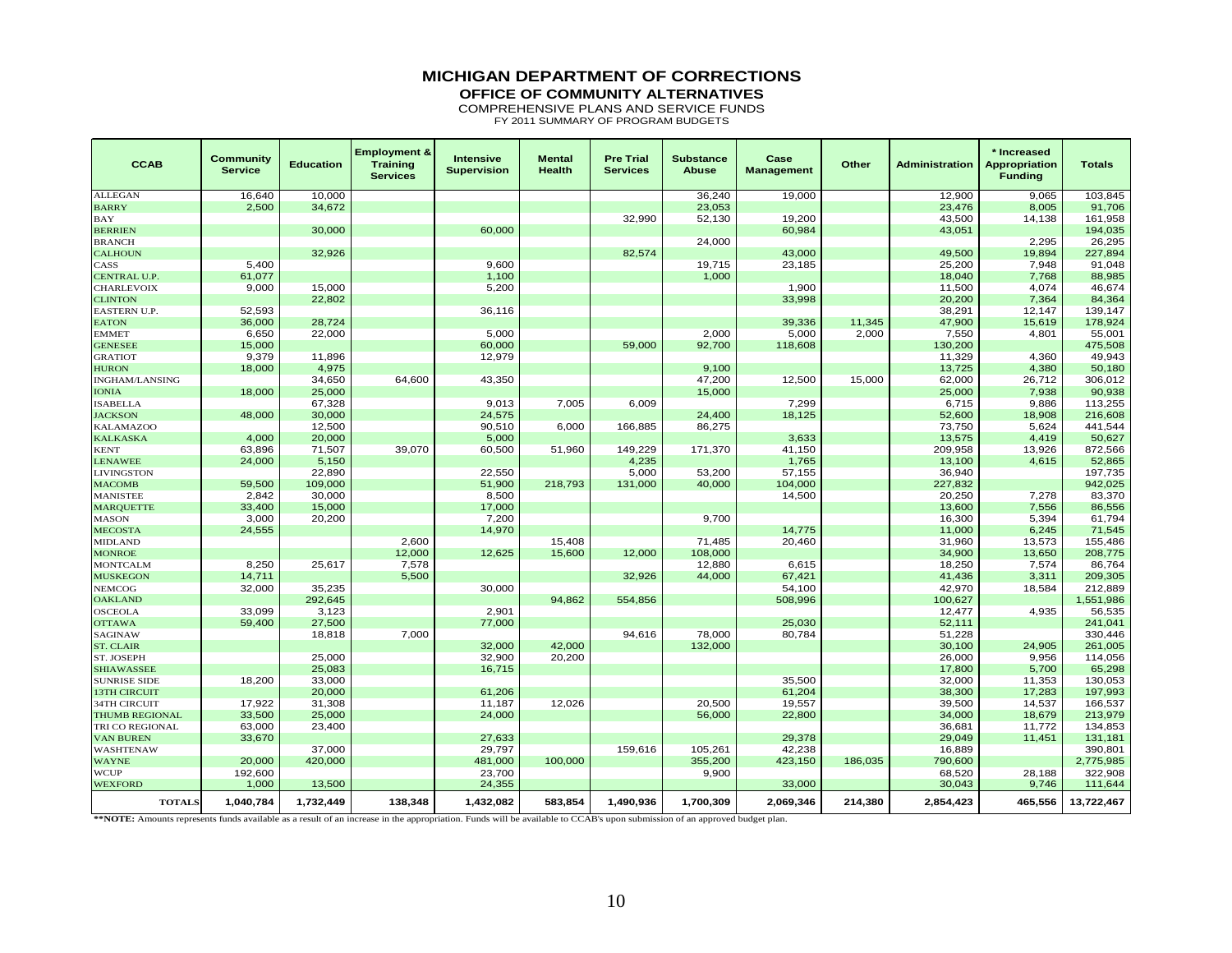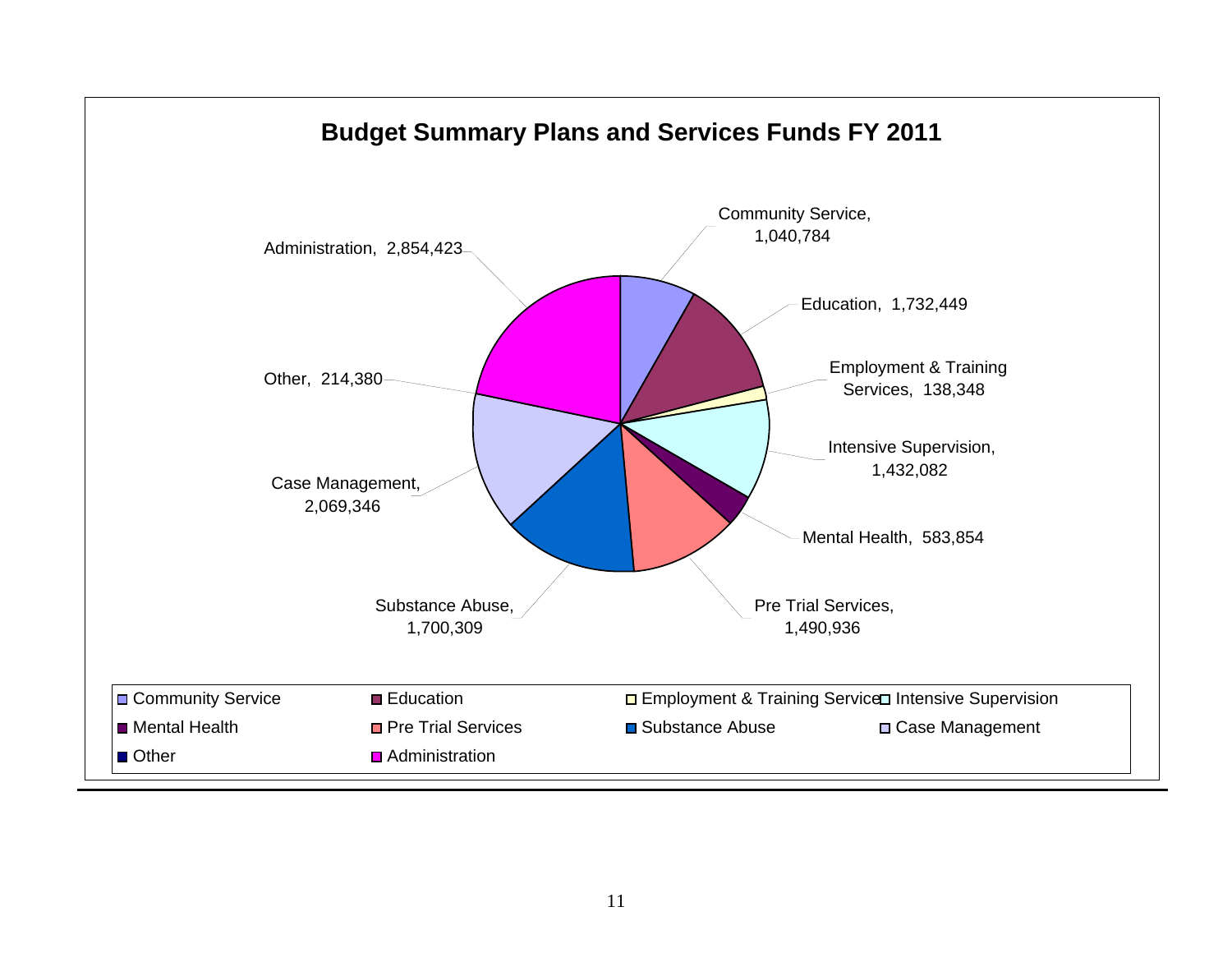### **DRUNK DRIVER JAIL REDUCTION & COMMUNITY TREATMENT PROGRAM**

### **FY 2011 Appropriation \$1,740,100 FY 2011 Award of Funds \$1,740,100**

The FY 2011 Drunk Driver Jail Reduction and Community Treatment Program (DDJR&CTP) funds are awarded to support treatment options to reduce drunk driving and drunk driving-related deaths by addressing the alcohol addiction pursuant to 38 local comprehensive corrections' plans developed under P.A. 511.

The Annual Appropriations Act stipulates that the funds are appropriated and may be expended for any of the following purposes:

(a) To increase availability of treatment options to reduce drunk driving and drunk driving-related deaths by addressing the alcohol addiction of felony drunk drivers who otherwise likely would be sentenced to jail or a combination of jail and other sanctions.

(b) To divert from jail sentences or to reduce the length of jail sentences for felony drunk drivers who otherwise would have been sentenced to jail and whose recommended minimum sentence ranges under sentencing guidelines have upper limits of 18 months or less or the lower limit of the sentencing range is 1 year or less and the upper limit of the range is more than 18 months and the prior record variable is less than 35 points, through funding programs that may be used in lieu of incarceration and that increase the likelihood of rehabilitation.

(c) To provide a policy and funding framework to make additional jail space available for housing convicted felons whose recommended minimum sentence ranges under sentencing guidelines have lower limits of 12 months or less and who likely otherwise would be sentenced to prison, with the aim of enabling counties to meet or exceed amounts received through the county jail reimbursement program during Fiscal Year 2002- 2003 and reducing the numbers of felons sentenced to prison.

The number of OUIL 3<sup>rd</sup> "intermediate" offenders identified in community corrections programs on a monthly average has increased (151.5%) from 285 in January 2004 to 715 in December 2005. Based on the Jail Population Information System data it appears that these programs are impacting jails – offenders occupying jail beds statewide on felony alcohol related offenses decreased from 3.2% in CY 2003 to 2.4% in CY 2009. OMNI data shows that the number of OUIL 3<sup>rd</sup> "intermediate" dispositions with a jail term decreased from 2,298 in CY 2003 to 1,740 in CY 2007 though increased to 1,958 in CY 2009. While it is very promising to see a steady increase of drunk drivers in programs and decease in the number of drunk drivers in jail, additional data is needed to determine the actual impact these programs are having versus other factors such as the State Police efforts in reducing drunk driving in the State.

\* Pursuant to the FY 2011 Community Corrections Comprehensive Plans, \$618,524 DDJR/CTP funds were used to contract for residential services via the MDOC contracts with services providers.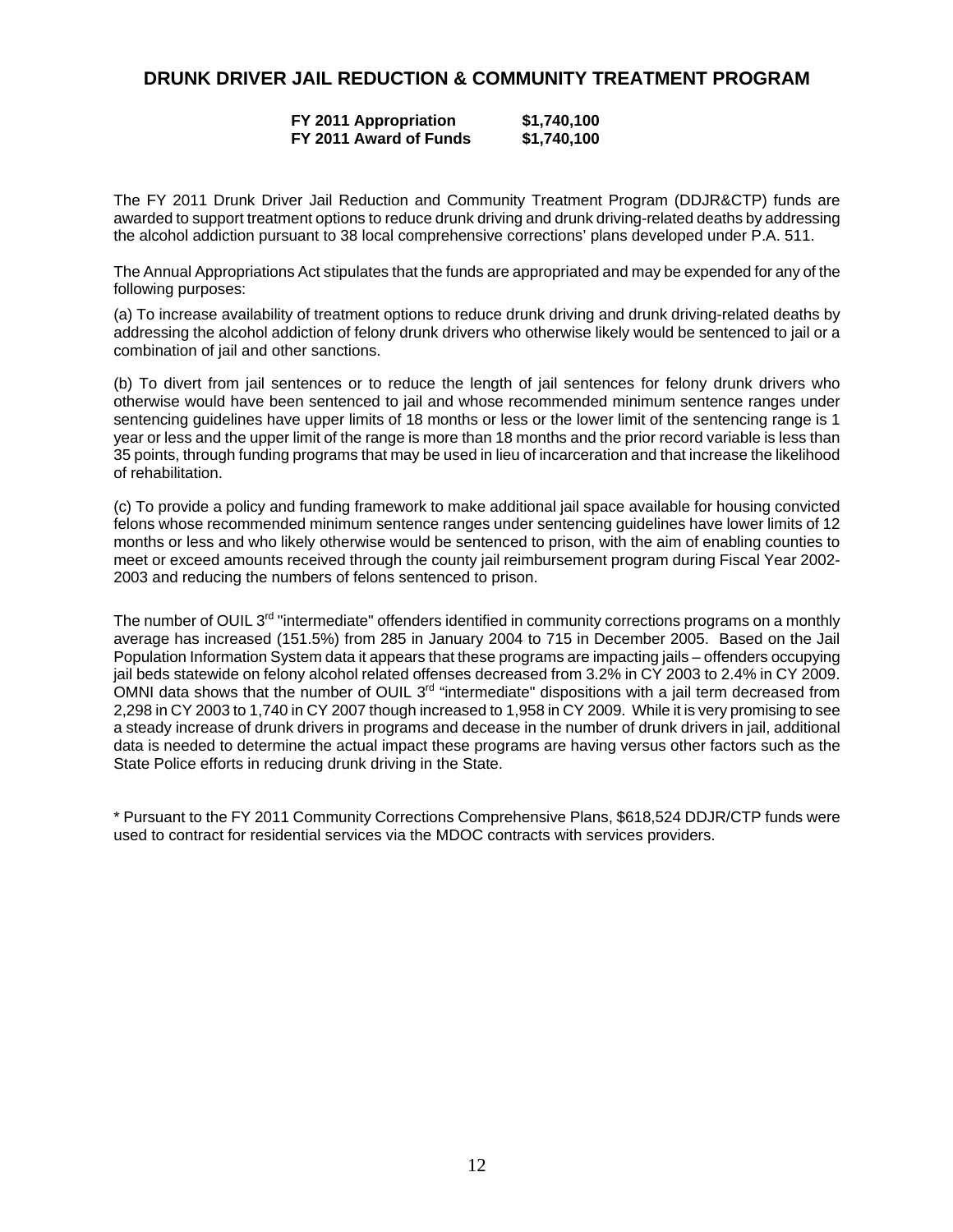# MICHIGAN DEPARTMENT OF CORRECTIONS OFFICE OF COMMUNITY ALTERNATIVES DDJR FUNDING SUMMARY - FY 2011

| <b>CCAB</b>           | <b>ASSESSMENT</b><br><b>&amp; TREATMENT</b><br><b>SERVICES</b> | <b>IN-JAIL ASSESSMENT</b> | <b>RESIDENTIAL</b><br><b>SERVICES</b> | <b>TOTALS</b> |
|-----------------------|----------------------------------------------------------------|---------------------------|---------------------------------------|---------------|
| <b>ALLEGAN</b>        |                                                                |                           | $\overline{\phantom{a}}$              |               |
| <b>BARRY</b>          |                                                                | 5,332                     | Ξ                                     | 5,332         |
| <b>BAY</b>            | 2,950                                                          | 6,628                     | 8,669                                 | 18,247        |
| <b>BERRIEN</b>        |                                                                |                           |                                       | ÷.            |
| <b>BRANCH</b>         |                                                                |                           | 14,345                                | 14,345        |
| <b>CALHOUN</b>        | 1,860                                                          | 4,829                     | 18,204                                | 24,893        |
| CASS                  | 2,175                                                          | 6,333                     |                                       | 8,508         |
| <b>CENTRAL U.P.</b>   | 435                                                            |                           |                                       | 435           |
| <b>CHARLEVOIX</b>     |                                                                | 1,088                     | 8,362                                 | 9,450         |
| <b>CLINTON</b>        |                                                                | 4,413                     | ä,                                    | 4,413         |
| EASTERN U.P.          | 1,650                                                          | 435                       | $\overline{\phantom{a}}$              | 2,085         |
| <b>EATON</b>          | 10,590                                                         | 11,424                    |                                       | 22,014        |
| <b>EMMET</b>          | 2,025                                                          |                           |                                       | 2,025         |
| <b>GENESEE</b>        | 60,156                                                         |                           | 34,675                                | 94,831        |
| <b>GRATIOT</b>        |                                                                | 3,373                     |                                       | 3,373         |
| <b>HURON</b>          |                                                                |                           |                                       | ÷.            |
| <b>INGHAM/LANSING</b> | 31,347                                                         |                           |                                       | 31,347        |
| <b>IONIA</b>          | 6,862                                                          | 4,902                     |                                       | 11,764        |
| <b>ISABELLA</b>       | 4,275                                                          |                           |                                       | 4,275         |
| <b>JACKSON</b>        |                                                                |                           | 34,387                                | 34,387        |
| <b>KALAMAZOO</b>      |                                                                | 10,795                    |                                       | 10,795        |
| <b>KALKASKA</b>       | 6,425                                                          | 1,000                     |                                       | 7,425         |
| <b>KENT</b>           | 82,380                                                         | 5,220                     |                                       | 87,600        |
| LENAWEE               | 1,250                                                          |                           | ٠                                     | 1,250         |
| <b>LIVINGSTON</b>     |                                                                | 7,790                     |                                       | 7,790         |
| <b>MACOMB</b>         | 83,516                                                         |                           |                                       | 83,516        |
| <b>MANISTEE</b>       |                                                                | 1,902                     |                                       | 1,902         |
| <b>MARQUETTE</b>      |                                                                | 2,228                     |                                       | 2,228         |
| <b>MASON</b>          | 2,176                                                          | 15,000                    | 3,667                                 | 20,843        |
| <b>MECOSTA</b>        |                                                                |                           |                                       |               |
| <b>MIDLAND</b>        |                                                                | 6,565                     |                                       | 6,565         |
| <b>MONROE</b>         |                                                                |                           |                                       |               |
| <b>MONTCALM</b>       | 1,305                                                          | 2,775                     |                                       | 4,080         |
| <b>MUSKEGON</b>       |                                                                | 3,448                     | 32,917                                | 36,365        |
| <b>NEMCOG</b>         | 5,438                                                          | 7,412                     |                                       | 12,850        |
| <b>OAKLAND</b>        | 194,645                                                        | 67,208                    | 346,750                               | 608,603       |
| OSCEOLA               |                                                                |                           |                                       |               |
| <b>OTTAWA</b>         | 2,854                                                          | 2,393                     | Ξ                                     | 5,247         |
| SAGINAW               | 24,912                                                         | 7,613                     | 34,675                                | 67,200        |
| <b>ST. CLAIR</b>      | 103,000                                                        | 18,365                    |                                       | 121,365       |
| ST. JOSEPH            |                                                                |                           |                                       |               |
| <b>SHIAWASSEE</b>     | 1,120                                                          |                           | 10,403                                | 11,523        |
| SUNRISE SIDE          | 2,567                                                          |                           |                                       | 2,567         |
| <b>13TH CIRCUIT</b>   | 1,000                                                          | 289                       | 60,699                                | 61,988        |
| 34TH CIRCUIT          |                                                                |                           | 6,118                                 | 6,118         |
| <b>THUMB REGIONAL</b> | 6,960                                                          | 87,723                    | ÷,                                    | 94,683        |
| TRI CO REGIONAL       |                                                                |                           | L,                                    |               |
| <b>VAN BUREN</b>      |                                                                |                           | 4,655                                 | 4,655         |
| <b>WASHTENAW</b>      | 37,069                                                         |                           |                                       | 37,069        |
| <b>WAYNE</b>          | 80,000                                                         | 57,399                    |                                       | 137,399       |
| <b>WCUP</b>           |                                                                |                           |                                       |               |
| <b>WEXFORD</b>        | 4,770                                                          | 1,980                     |                                       | 6,750         |
| <b>TOTALS</b>         | 765,712                                                        | 355,862                   | 618,526                               | 1,740,100     |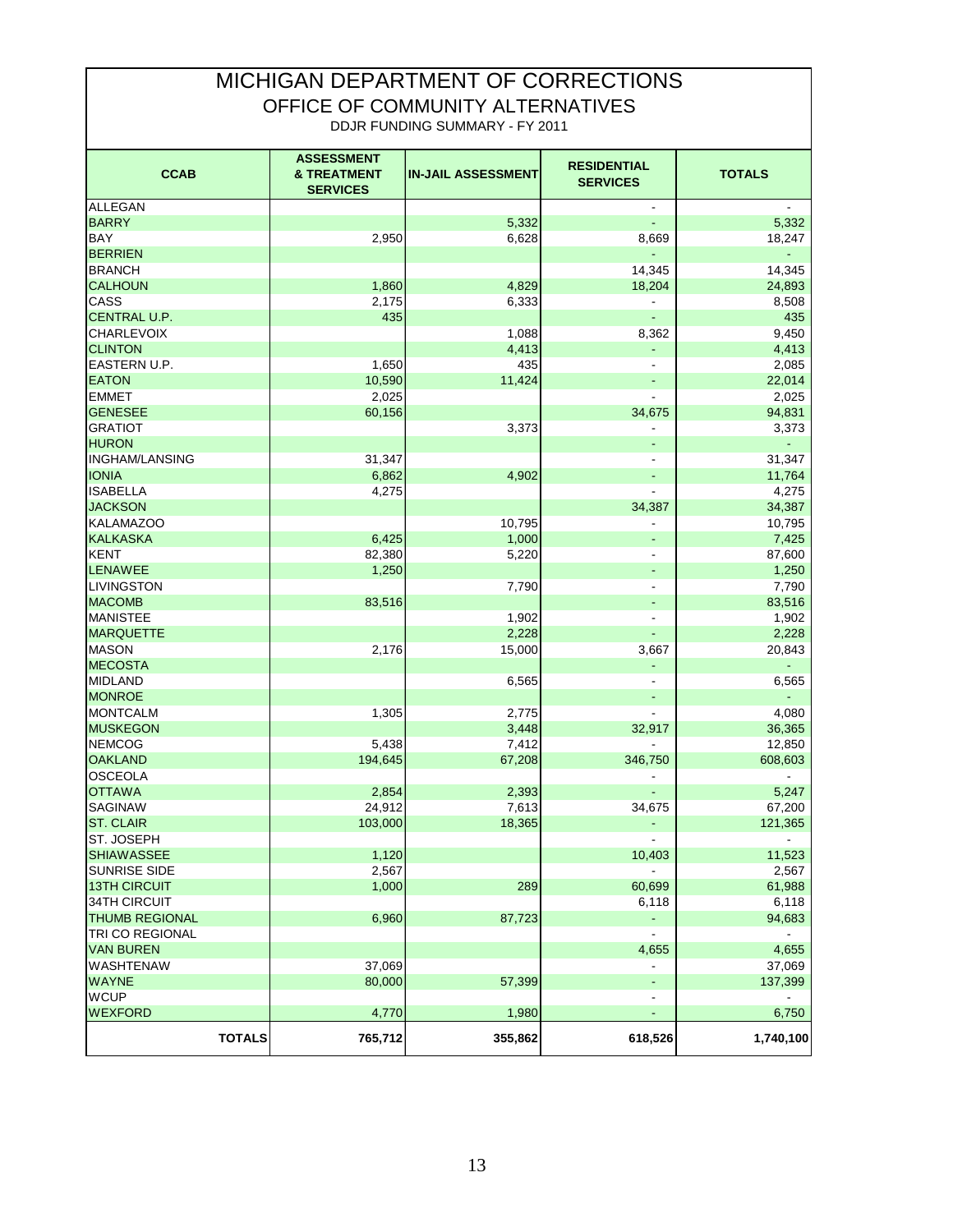### **RESIDENTIAL SERVICES**

### **FY 2011 Appropriation \$18,075,500 FY 2011 Allocated Funds \$18,075,500**

Since 1991, the State has lapsed over \$13 million in Residential Services funds. In 2007, due to continued lapse funding, the State Community Corrections Board approved the Office of Community Alternatives to change the process for contracting Residential Services statewide. The intended goals of the changes were to reduce annual lapsed funds, increase Residential Services availability to counties, and implement a more efficient administrative process.

In FY 2008, the Department of Corrections began contracting directly with Residential Service providers in an effort to reduce lapsed funds and ensure Residential Services were available as an alternative sanction and service to local jurisdictions. The Office of Community Alternatives, Substance Abuse Services (SAS) Section administers the contracts. Centralizing these services has reduced lapsed funds and increased the efficiency of these operations – administrative costs were reduced by allowing the provider to have one contract with the State rather than individual contracts with each CCAB. Counties also experienced increased flexibility to access programs that were not traditionally part of their residential provider network.

In 2010, the State Community Corrections Board approved the Office of Community Alternatives to discontinue allocating a specific number of beds per CCAB and disseminate a statewide Residential Service Directory to local jurisdictions providing greater access to services which would likely further reduce lapsed funding. FY 2011 funds were allocated to support Residential Services pursuant to 51 local comprehensive corrections' plans. The bed allocation plan responds to program utilization patterns between local jurisdictions and creates greater capabilities for local jurisdictions to access Residential Services for eligible felony offenders from a wider range of service providers.

The OCA is cognizant that each jurisdiction developed an offender referral process that provided for effective program placement. Therefore, the current local referral process remained the same to ensure offenders are placed into programs expeditiously and not utilize jail beds awaiting placement. The State provides the CCABs with monthly program utilization reports to ensure local oversight of utilization trends is maintained.

During FY 2011, emphases continues to be on utilizing residential services as part of a continuum of sanctions and services (e.g., short-term residential substance abuse treatment services followed by outpatient treatment as appropriate, residential services followed by day reporting), reducing the length of stay in residential, increasing the utilization of short-term residential services for probation violators.

The FY 2011 appropriation supports an average daily population (ADP) of 1,039with a maximum per diem of \$47.50 – programs that have been accredited by the American Correctional Association have a maximum per diem of \$48.50.

In FY 2011, an over-utilization of residential services may be experienced and the actual ADP may be greater than 1,039. The increased utilization could be impacted by several factors:

- Macomb, Oakland and Wayne County Jail bed reduction and other administrative changes and program referral processes are likely to have a greater impact on program utilization rates of residential services.
- A greater emphasis on offenders that are convicted of less assaultive offenses (Larceny, Fraud, Forgery/Embezzlement, Motor Vehicle Theft, Malicious Destruction of Property, Drugs, OUIL 3<sup>rd</sup> and Other Non-Assaultive crimes) which are perceived as more appropriate to target for P.A. 511 programming.
- Attention will continue to be focused on the utilization of residential services in response to parole and probation violations.

The following provides information regarding the bed allocation for each Residential Service provider.